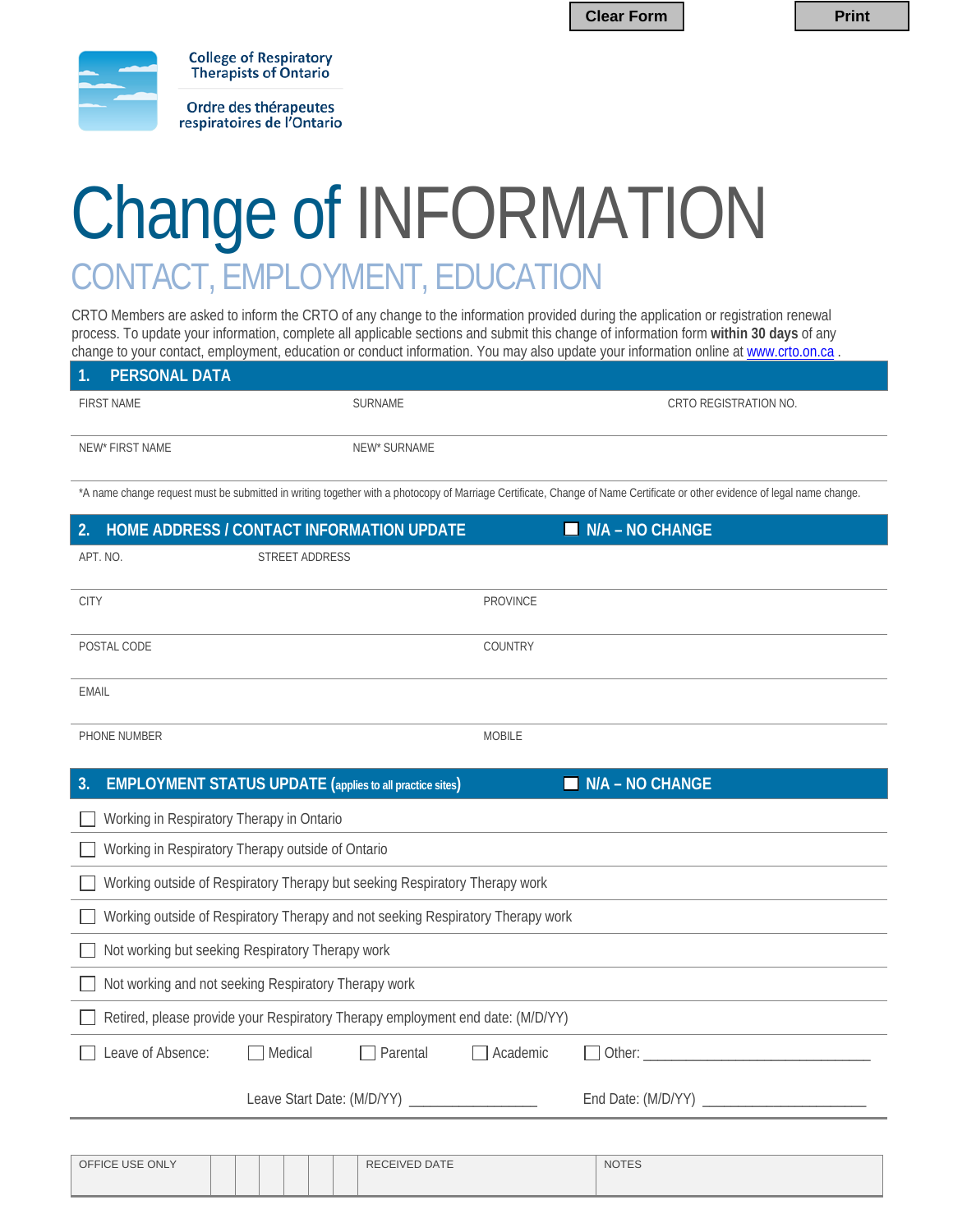| <b>CRTO</b><br><b>Change of Information Form</b> |                                                     |                          |                                       |                                        |             |                                      |  |
|--------------------------------------------------|-----------------------------------------------------|--------------------------|---------------------------------------|----------------------------------------|-------------|--------------------------------------|--|
| 4.                                               | <b>EMPLOYMENT</b>                                   | <b>PRIMARY</b>           | <b>ADDITIONAL</b>                     |                                        |             | N/A - NO CHANGE                      |  |
|                                                  | EMPLOYER / BUSINESS NAME                            |                          |                                       |                                        |             |                                      |  |
|                                                  | DEPARTMENT                                          |                          |                                       | PRACTICE SETTING TYPE (e.g., hospital) |             |                                      |  |
|                                                  | ADDRESS                                             |                          |                                       |                                        |             |                                      |  |
| <b>CITY</b>                                      |                                                     |                          | <b>PROVINCE</b>                       |                                        | POSTAL CODE |                                      |  |
| <b>PHONE</b>                                     |                                                     |                          | EXT.                                  |                                        | FAX         |                                      |  |
|                                                  | IMMEDIATE SUPERVISOR (Name and Title)               |                          |                                       |                                        |             |                                      |  |
|                                                  | <b>Employment Category</b>                          | Permanent                | Temporary                             | Casual                                 |             | Self Employed                        |  |
|                                                  | <b>Status</b>                                       | Full Time                | Part Time                             | Casual                                 |             |                                      |  |
|                                                  | START DATE (MM/DD/YYYY):                            |                          | END DATE, IF applicable (MM/DD/YYYY): |                                        |             |                                      |  |
|                                                  | Position Type (Choose ONE only)                     |                          |                                       |                                        |             |                                      |  |
|                                                  | Staff RT                                            |                          | Consultant                            |                                        | $\Box$      | Polysomnography RT                   |  |
|                                                  | Administrator                                       |                          | Faculty (post-secondary education)    |                                        | ப           | Pulmonary Function RT                |  |
|                                                  | Anesthesia Assistant                                |                          | Home Care RT                          |                                        | ப           | Pulmonary Rehabilitation RT          |  |
| ப                                                | Cardiac Diagnostics RT                              |                          | Hyperbaric RT                         |                                        | $\Box$      | <b>Quality Management Specialist</b> |  |
|                                                  | Cardiovascular Perfusionist                         |                          | Infection Control Practitioner        |                                        | $\Box$      | Researcher                           |  |
| ⊔                                                | Case Manager/Co-ordinator                           |                          | Manager                               |                                        | $\Box$      | Sales Representative                 |  |
| ப                                                | Charge Therapist/PPL/Senior RT                      |                          | Owner/Operator                        |                                        | $\Box$      | <b>Transport RT</b>                  |  |
| ப                                                | Clinical Educator/Instructor                        |                          | Patient Educator/Patient Outreach     |                                        | □           | Other:                               |  |
|                                                  | Main Area of Practice (Choose ONE only)             |                          |                                       |                                        |             |                                      |  |
|                                                  | <b>Acute Care</b>                                   |                          | Diagnostics                           |                                        | ⊔           | <b>Public Health</b>                 |  |
| ப                                                | Administration / Management                         |                          | Education (post-secondary education)  |                                        | ப           | <b>Pulmonary Function Testing</b>    |  |
|                                                  | Anesthesia / Operating Room                         |                          | Emergency                             |                                        | ப           | <b>Quality Management</b>            |  |
| ⊔                                                | <b>Chronic Disease Prevention</b>                   |                          | Home Care                             |                                        | $\Box$      | Rehabilitation                       |  |
|                                                  | Chronic / Long Term Care                            |                          | <b>Infection Control</b>              |                                        |             | Research                             |  |
|                                                  | Comprehensive Primary Care (e.g., FHT)              | □                        | Palliative Care                       |                                        | □           | Ventilator Equipment Pool            |  |
|                                                  | Consultation                                        |                          | Patient / Client Education            |                                        | $\Box$      | Sales                                |  |
|                                                  | Continuing Care                                     |                          | Patient Transport (i.e., Air/Land)    |                                        | □           | Other:                               |  |
|                                                  | <b>Critical Care</b>                                |                          | Polysomnography                       |                                        |             |                                      |  |
|                                                  | Other Areas of Practice (Choose ALL that apply)     |                          |                                       |                                        |             |                                      |  |
|                                                  | Acute Care                                          | $\Box$                   | Diagnostics                           |                                        |             | Public Health                        |  |
|                                                  | Administration / Management                         |                          | Education (post-secondary education)  |                                        | $\Box$      | <b>Pulmonary Function Testing</b>    |  |
| ப                                                | Anesthesia / Operating Room                         |                          | Emergency                             |                                        | $\Box$      | Quality Management                   |  |
| ⊔                                                | <b>Chronic Disease Prevention</b>                   |                          | Home Care                             |                                        | $\Box$      | Rehabilitation                       |  |
| ப                                                | Chronic / Long Term Care                            |                          | <b>Infection Control</b>              |                                        | ப           | Research                             |  |
| ⊔                                                | Comprehensive Primary Care (e.g., FHT)              | $\overline{\phantom{a}}$ | Palliative Care                       |                                        | □           | Ventilator Equipment Pool            |  |
|                                                  | Consultation                                        |                          | Patient / Client Education            |                                        | $\Box$      | Sales                                |  |
| ப                                                | Continuing Care                                     |                          | Patient Transport (i.e., Air/Land)    |                                        | $\Box$      | Other:                               |  |
|                                                  | <b>Critical Care</b>                                | ⊔                        | Polysomnography                       |                                        |             |                                      |  |
|                                                  | Main Category of Patients/Clients (Choose ONE only) |                          |                                       |                                        |             |                                      |  |
|                                                  | All Ages                                            |                          | Neonatal                              |                                        | $\Box$      | Seniors                              |  |
|                                                  | Adult                                               |                          | Paediatric                            |                                        | $\Box$      | N/A                                  |  |